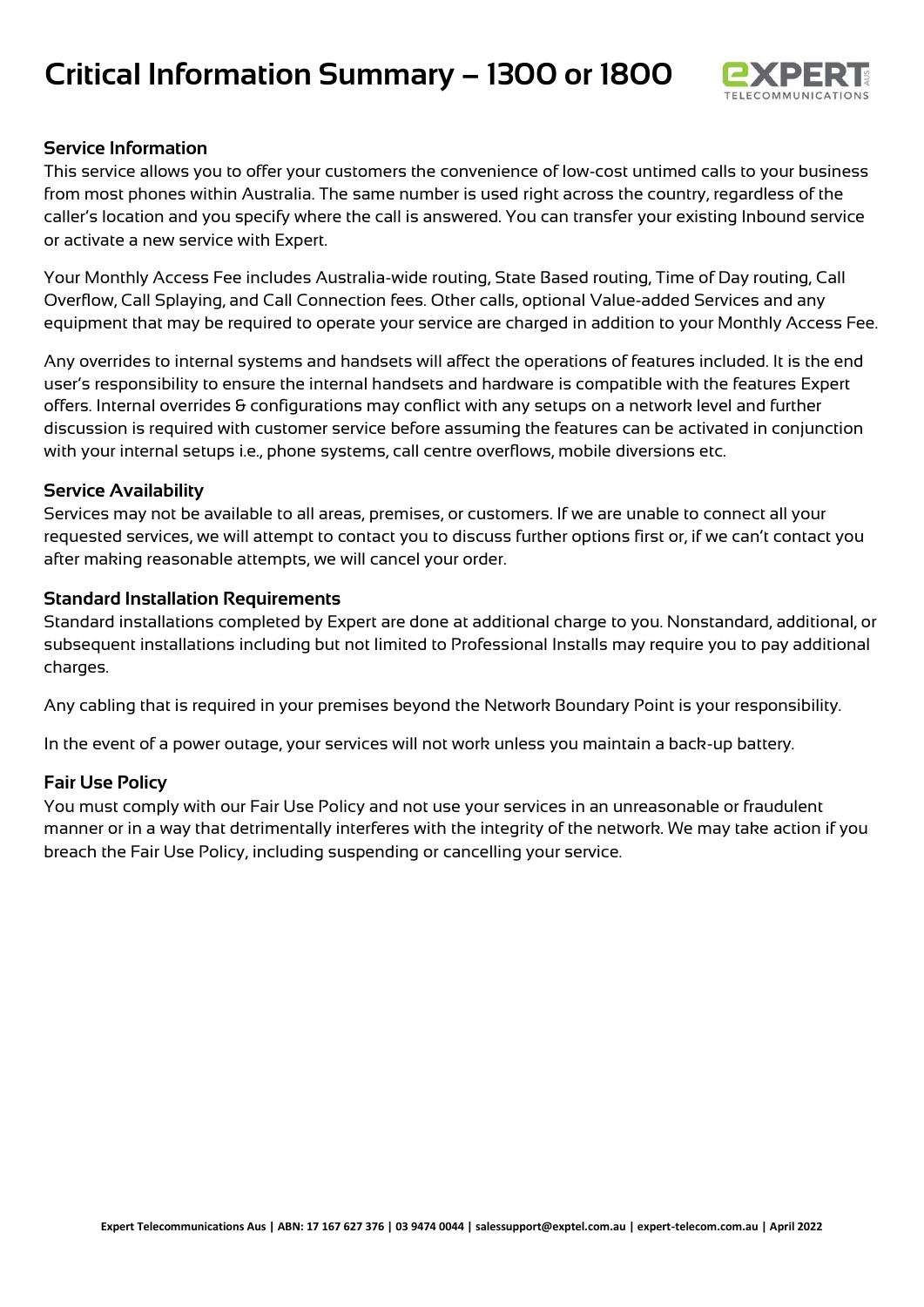

# **Understanding My Bill**

Your bill is issued on the same date each month. You're billed in advance for the minimum monthly charge, and in arrears for any usage not included in your plan. You may also be charged for individual services until all those in your plan are connected, so your first few bills may be higher or lower than expected. When you start or change your plan part way through a billing period, your first bill will have additional charges.

# **Pricing Information**

| <b>Product</b>                               | <b>1300 Fixed Termination</b> | 1800 / 0800 Fixed<br><b>Termination</b> | <b>Mobile Termination</b> |
|----------------------------------------------|-------------------------------|-----------------------------------------|---------------------------|
| <b>Minimum Monthly</b><br><b>Access Fee</b>  | \$22.00 per service           | \$22.00 per service                     | \$22.00 per service       |
| <b>Calls from Local</b><br><b>Numbers</b>    | \$0.0653                      | \$0.0908                                | \$0.2200                  |
| <b>Calls from National</b><br><b>Numbers</b> | \$0.0653                      | \$0.0908                                | \$0.2200                  |
| <b>Calls from Mobiles</b>                    | \$0.1089                      | \$0.1089                                | \$0.2200                  |
| <b>Minimum Cost</b><br>(24-month term)       | \$480.00                      | \$480.00                                | \$480.00                  |
| <b>Minimum Cost</b><br>(36-month term)       | \$720.00                      | \$720.00                                | \$720.00                  |

These charges are per minute, however are charged per second, and rounded up to the closest cent.

# **Changes To Your Plan**

From time to time, we may make changes to our plans (including price and inclusions), and we may need move you to a new plan (which may cost more). This is only applicable if you are out of contract.

If we change your plan or move you to a new plan:

- (a) We'll give you at least 30 days' notice before making changes or automatically moving you to the closest available plan.
- (b) If you don't like the changes or the new plan, you can choose a new plan, or cancel your plan. If you cancel, you'll need to pay out the remaining cost of your devices, accessories, or services in full.

## **Minimum Contract Term**

24 months (36 months also available)